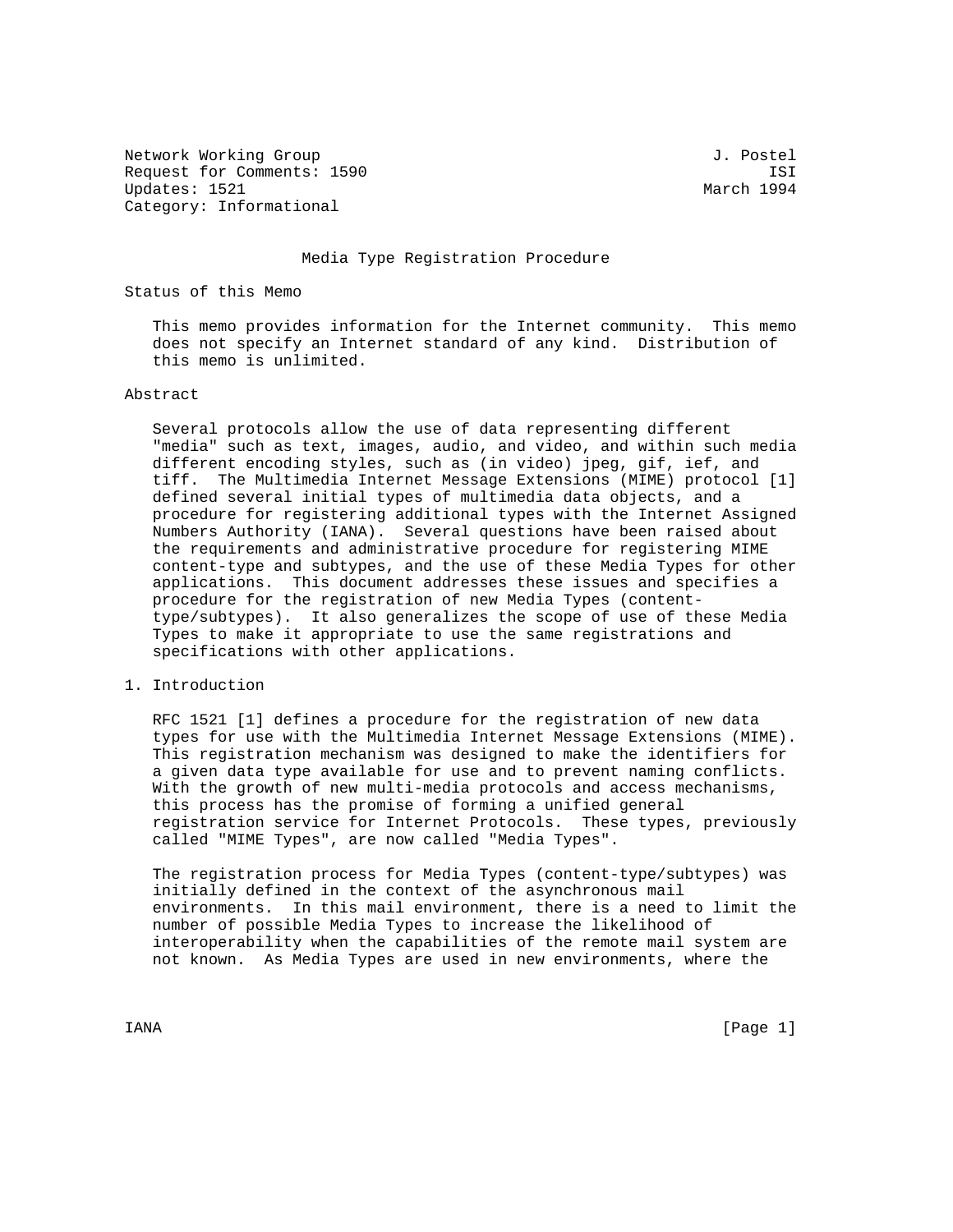proliferation of Media Types is not a hindrance to interoperability, the original procedure is excessively restrictive and needs to be generalized.

 This document addresses the specific questions raised and provides an administrative procedure for the registration of Media Types. This procedure also address the registration requirements needed for the mapping of Object Identifiers (OIDs) for X.400 MHS use to Media Types.

2. Media Type Registration Procedure

 The following procedure has been implemented by the IANA for review and approval of new Media Types. This is not a formal standards process, but rather an administrative procedure intended to allow community comment and sanity checking without excessive time delay.

2.1 Present the Request for Registration to the Community

 Send a proposed Media Type (content-type/subtype) to the "ietf types@cs.utk.edu" mailing list. This mailing list has been established for the sole purpose of reviewing proposed Media Types. Proposed content-types are not formally registered and must use the "x-" notation for the subtype name.

 The intent of the public posting is to solicit comments and feedback on the choice of content-type/subtype name, the unambiguity of the references with respect to versions and external profiling information, the choice of which OIDs to use, and a review of the security considerations section. It should be noted that the proposed Media Type does not need to make sense for every possible application. If the Media Type is intended for a limited or specific use, this should be noted in the submission.

2.2 Submit the Content Type to the IANA for Registration

 After two weeks, submit the proposed Media Type to the IANA for registration. The request and supporting documentation should be sent to "iana@isi.edu". Provided a reasonable review period has elapsed, the IANA will register the Media Type, assign an OID under the IANA branch, and make the Media Type registration available to the community.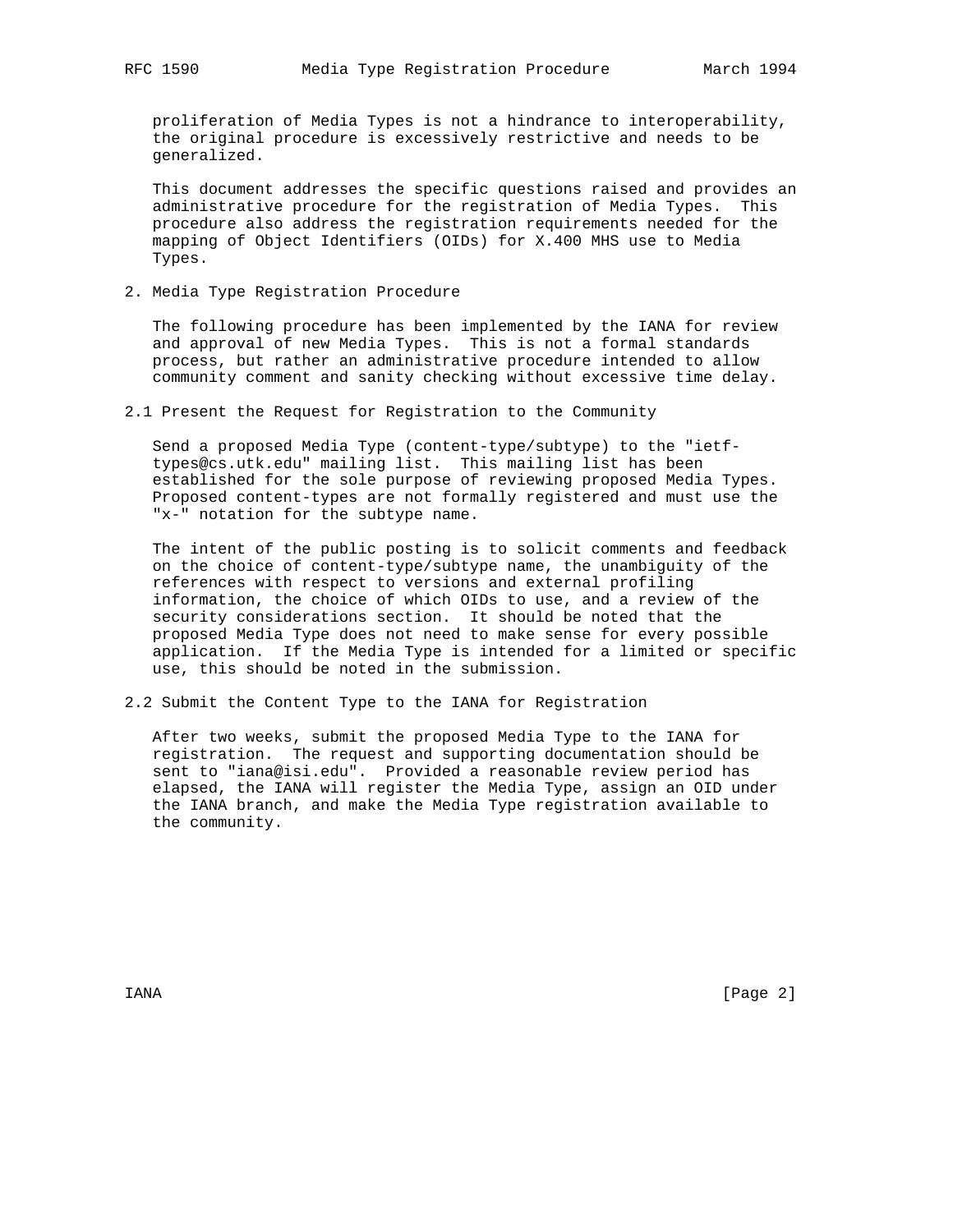The Media Type registrations will be posted in the anonymous FTP directory "ftp.isi.edu:in-notes/media-types" and the Media Type will be listed in the periodically issued "Assigned Numbers" RFC [2]. The Media Type description may be published as an Informational RFC by sending it to "rfc-editor@isi.edu" (please follow the instructions to RFC authors [3]).

## 3. Clarifications On Specific Issues

3.1 MIME Requirements for a Limited Number of Content-Types

 Issue: In the asynchronous mail environment, where information on the capabilities of the remote mail agent is not available to the sender, maximum interoperability is attained by restricting the number of content-types used to those "common" content-types expected to be widely implemented. This was asserted as a reason to limit the number of possible content-types and resulted in a registration process with a significant hurdle and delay for those registering content-types.

 Comment: The need for "common" content-types formats does not require limiting the registration of new content-types. This restriction may, in fact, hinder interoperability by causing separate registration authorities for specific applications which may register values in conflict with or otherwise incompatible with each other. If a limited set of content-types recommended for a particular application, that should be asserted by a separate applicability statement specific for the application and/or environment.

3.2 Requirements for a Published Specification

 Issue: Content-Type registration requires an RFC specifying the data format or a reference to a published specification of the data stream. This requirement may be overly restrictive for the use of content-type registration for file attachments and distribution because a public specification may not be available for a number of widely used and exchanged objects.

 Comment: MIME required the documentation of a specific content-type to allow the unambiguous identification of a defined type. This intent is met by the identification of a particular software package and version when registering the content-type and is allowed for registration. The appropriateness of using a Media Type with an unavailable specification should not be an issue in the registration.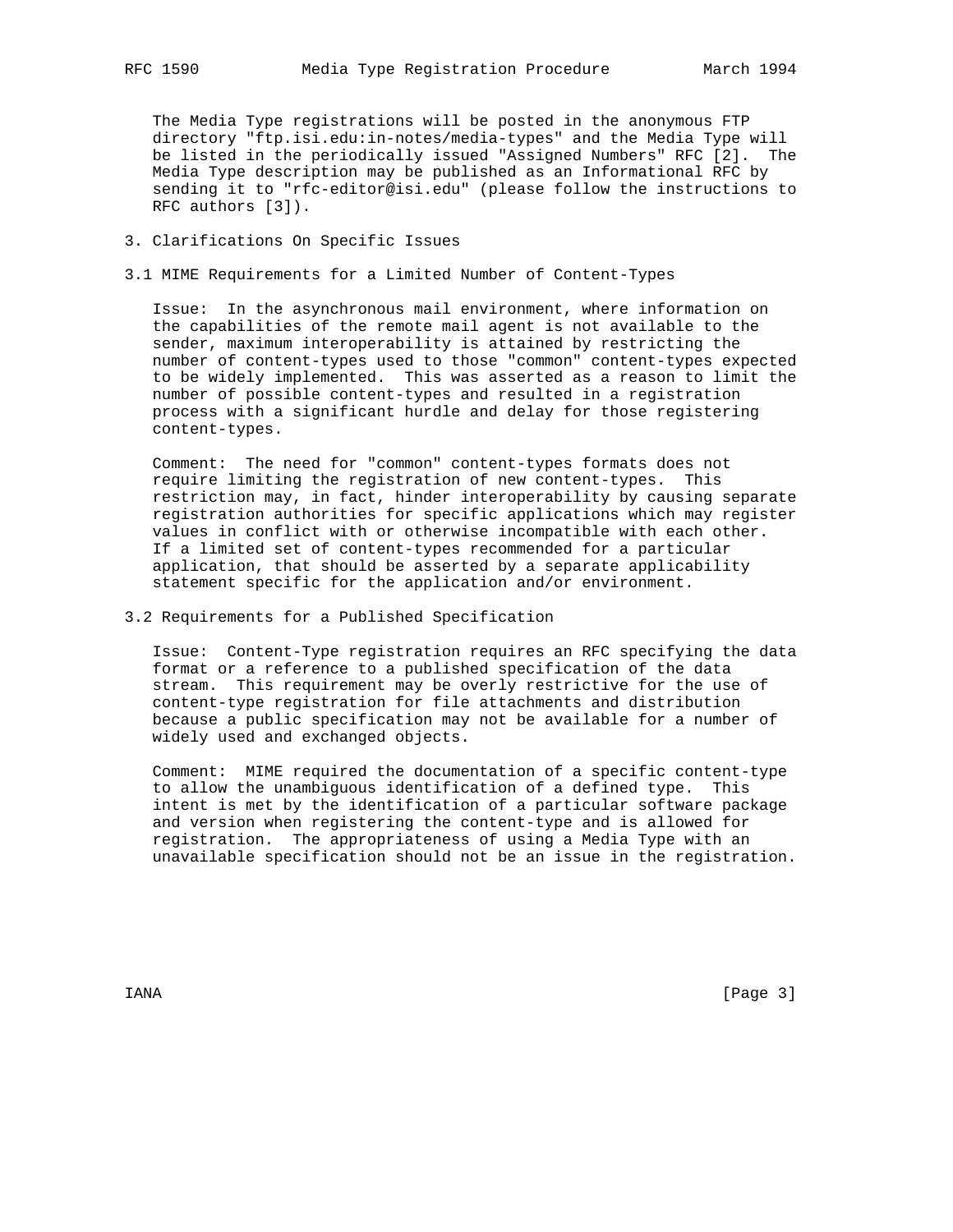## 3.3 Identification of Security Considerations

 Issue: The registration process requires the identification of any known security problems with the content-type.

 Comment: It is not required that the content-type be secure or that it be free from risks, but that the known risks be identified. Publication of a content-type does not require an exhaustive security review, and the security considerations section is subject to continuing evaluation. Additional security considerations should be periodically published in an RFC by IANA.

## 3.4. Recommendations and Standards Status

 Issue: The registration of a data type does not imply endorsement, approval, or recommendation by IANA or IETF or even certification that the specification is adequate.

 Comment: To become Internet Standards, protocol, data objects, or whatever must go through the IETF standards process. This is too difficult and to lengthly a process for the convenient and practical need to register Media Types. It is expected that applicability statements for particular applications will be published from time to time that recommend implementation of, and support for, data types that have proven particularly useful in those contexts.

4. Security Considerations

 This memo does not address specific security issues but outlines a security review process for Media Types.

5. Acknowledgements

 Most of the words in this RFC were written by other people - primarily John Klensin and Greg Vaudreuil -- and my contribution has been to slightly modify some sentences, delete some phrases, and to rearrange some paragraphs. This means that i am responsible for all the bad ideas and mangled English, and they deserve the credit (and rightly) all the good ideas.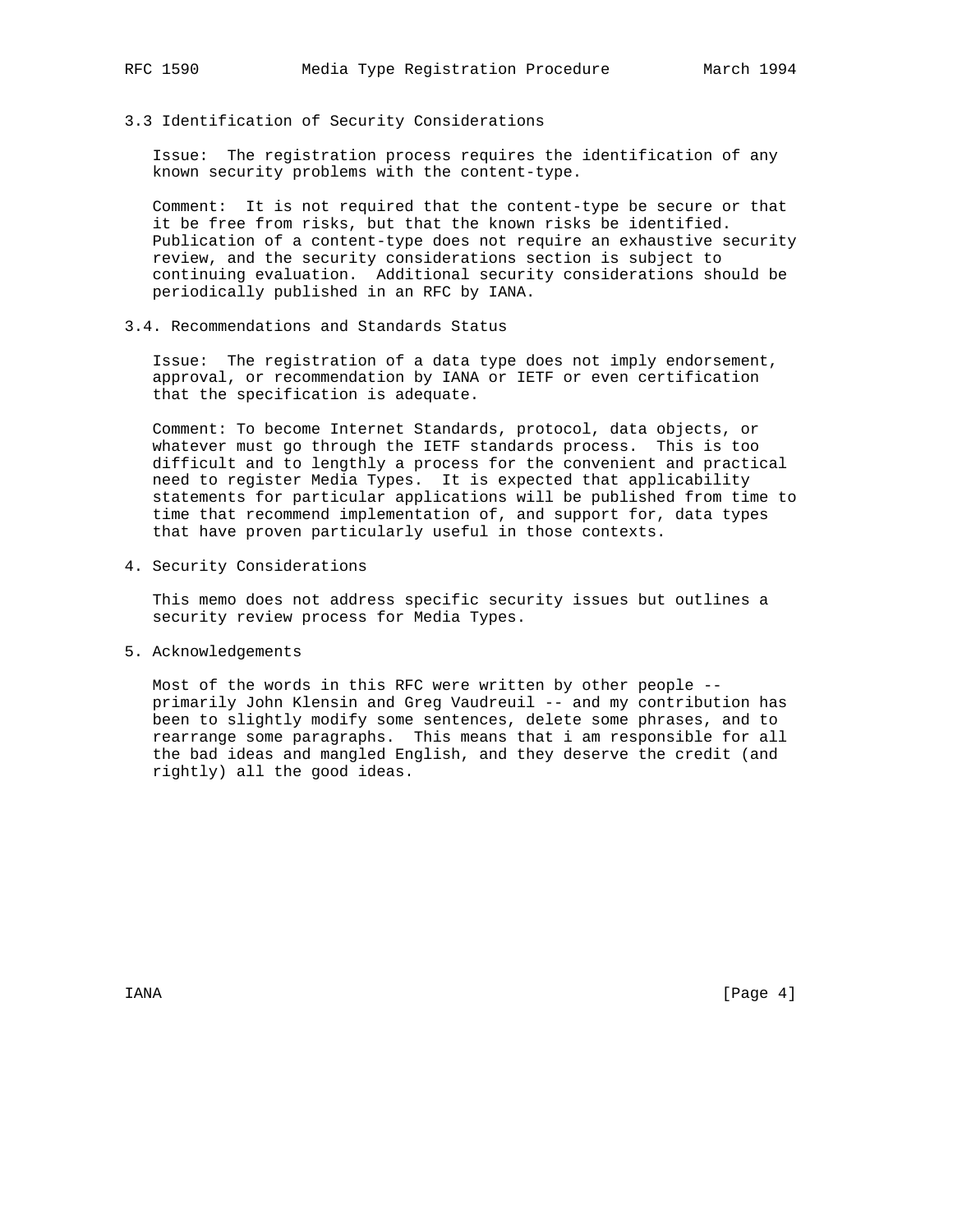6. Author's Address

 Jon Postel USC/Information Sciences Institute 4676 Admiralty Way Marina del Rey, CA 90292

 Phone: 310-822-1511 Fax: 310-823-6714 EMail: Postel@ISI.EDU

# 7. References

- [1] Borenstein N., and N. Freed, "MIME (Multipurpose Internet Mail Extensions) Part One: Mechanisms for Specifying and Describing the Format of Internet Message Bodies", RFC 1521, Bellcore, Innosoft, September 1993.
	- [2] Reynolds, J., and J. Postel, "Assigned Numbers", STD 2, RFC 1340, USC/Information Sciences Institute, July 1992.
	- [3] Postel,J., "Instructions to RFC Authors", RFC 1543, USC/Information Sciences Institute, October 1993.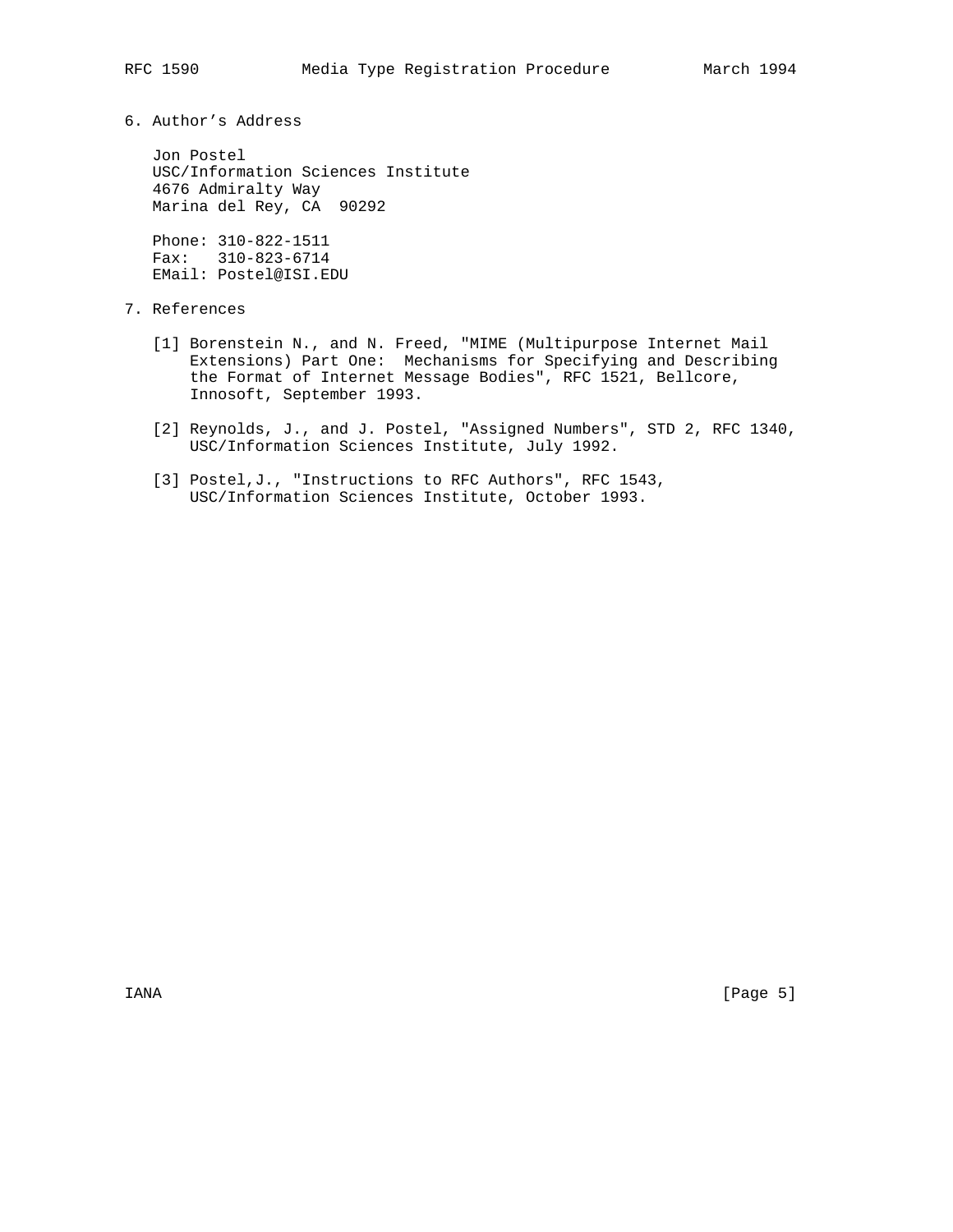Appendix A -- IANA Registration Procedures for Media Types

 MIME has been carefully designed to have extensible mechanisms, and it is expected that the set of content-type/subtype pairs and their associated parameters will grow significantly with time. Several other MIME fields, notably character set names, access-type parameters for the message/external-body type, and possibly even Content-Transfer-Encoding values, are likely to have new values defined over time.

 In general, parameters in the content-type header field are used to convey supplemental information for various content types, and their use is defined when the content-type and subtype are defined. New parameters should not be defined as a way to introduce new functionality.

 In order to ensure that the content-type and subtype (that is Media Type) values are developed in an orderly, well-specified, and public manner, MIME and other applications use the registration process for Media Types defined in this RFC which uses the Internet Assigned Numbers Authority (IANA) as a central registry for such values.

 In order to simplify and standardize this Media Type registration process, this appendix gives templates for the registration of new values with IANA. Each of these is given in the form of an email message template, to be filled in by the registering party.

Registration of New Content-type/subtype Values:

 Note that MIME is generally expected to be extended by subtypes. If a new fundamental top-level type is needed, its specification must be published as an RFC or submitted in a form suitable to become an RFC, and be subject to the Internet standards process.

IANA [Page 6]